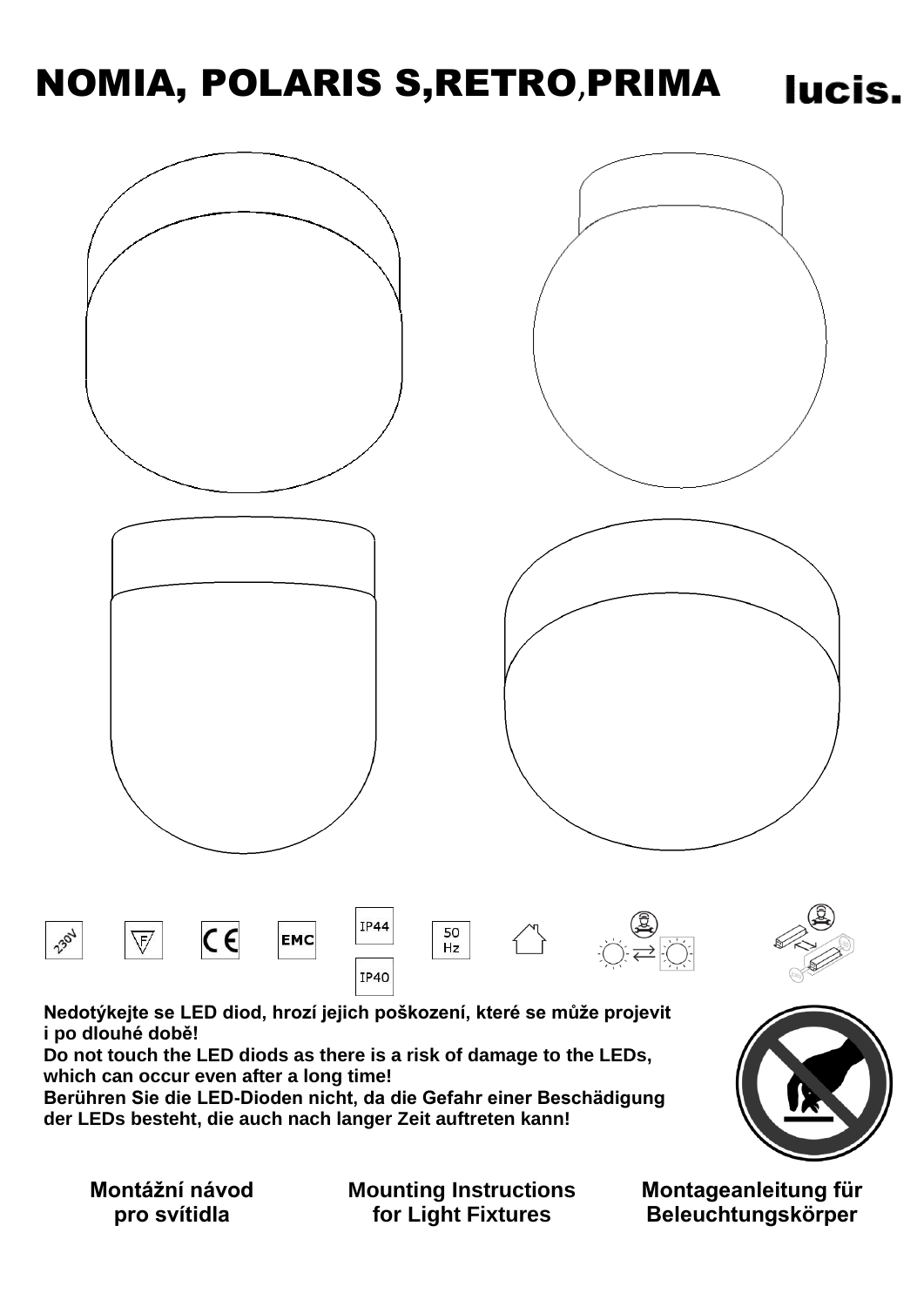# lucis.

# NOMIA, POLARIS S, RETRO, PRIMA

### **Typ:** stropní svítidlo / ceiling lamp / Deckenleuchte

**Stínidlo:** bílé, ručně foukané, trojvrstvé sklo, satén opál mat / white, hand-blown, three-layered, satin opal mate / Mundgeblasene, dreistufige, satiniert weiß

**Kovové části:** hliníkové lakované / painted aluminium / lackiertes Aluminium

| Typ svítidla                |                  | Objímka / LED Modul        | Energetická třída   | Stupeň Krytí IP      |
|-----------------------------|------------------|----------------------------|---------------------|----------------------|
| Light fixture type          |                  | Socket / LED Module        | <b>Energy Class</b> | <b>IP Protection</b> |
| Typ des Beleuchtungskörpers |                  | <b>Fassung / LED Modul</b> | Die Energieklasse   | IP-Abdeckung         |
| <b>POLARISS</b>             | BS14.11.200.X    | 1 x E27 (60) W             |                     | IP44/IP40            |
|                             | BS19.11.280.X    | 1 x E27 (100) W            | $\blacksquare$      | IP44/IP40            |
|                             | BS.24.11.350.X   | 1 x E27 (150) W            |                     | IP44/IP40            |
| <b>RETRO</b>                | BS14.11.R14.X    | 1 x E27 (60) W             |                     | IP40                 |
|                             | BS19.11.R19.X    | 1 x E27 (100) W            | $\sim$              | IP40                 |
| <b>PRIMA</b>                | BS24.11.P24.X    | 1 x E27 (100) W            | $\sim$              | <b>IP40</b>          |
|                             | BS34.12.P34.X    | 2 x E27 (75) W             | $\blacksquare$      | <b>IP40</b>          |
|                             | BS44.14.P44.X    | $4 \times$ E27 (75) W      | $\blacksquare$      | IP40                 |
| <b>NOMIA</b>                | BS14.K1.N14.X    | 103/73-930-G5              | E                   | <b>IP40</b>          |
|                             | BS14.K2.N14.X    | 103/73-940-G5              | E                   | <b>IP40</b>          |
|                             | BS24.K1(3).N24.X | 200/140-930-G5             | F                   | <b>IP40</b>          |
|                             | BS24.K2(4).N24.X | 200/140-940-G5             | E                   | IP40                 |
|                             | BS34.K1(3).N34.X | 252/160-930-G5             | E                   | <b>IP40</b>          |
|                             | BS34.K2(4).N34.X | 252/160-940-G5             | E                   | <b>IP40</b>          |
|                             | BS44.K1(3).N44.X | 340/200-930-G5             | Ε                   | IP40                 |
|                             | BS44.K2(4).N44.X | 340/200-940-G5             | D                   | <b>IP40</b>          |
| <b>POLARIS S</b>            | BS14.L1.200.X    | 28002513-930-G5            | Έ                   | <b>IP44/IP40</b>     |
|                             | BS14.L2.200.X    | 28002514-930-G5            | E                   | IP44/IP40            |
|                             | BS19.L1.280.X    | 28002593-930-G5            | F                   | IP44/IP40            |
|                             | BS19.L2.280.X    | 28002595-940-G5            | E                   | IP44/IP40            |
|                             | BS24.L1.350.X    | 28002593-930-G5            | E                   | IP44/IP40            |
|                             | BS24.L2.350.X    | 28002595-940-G5            | Ē                   | IP44/IP40            |
|                             | BS14.P1.200.X    | 28002513-930-G5            | Е                   | IP44/IP40            |
|                             | BS14.P2.200X     | 28002514-940-G5            | E                   | IP44/IP40            |
|                             | BS19.P1(3).280.X | 28002513-930-G5            | E                   | IP44/IP40            |
|                             | BS19.P2(4).280.X | 28002514-940-G5            | E                   | IP44/IP40            |
|                             | BS24.P1(3).350.X | 28002513-930-G5            | Ē                   | IP44/IP40            |
|                             | BS24.P2(4).350.X | 28002514-940-G5            | Ε                   | IP44/IP40            |
| <b>RETRO</b>                | BS14.L1.R14.X    | 28002513-930-G5            | E                   | <b>IP40</b>          |
|                             | BS14.L2.R14.X    | 28002514-940-G5            | Е                   | <b>IP40</b>          |
|                             | BS19.L1.R19.X    | 28002593-930-G5            | E                   | <b>IP40</b>          |
|                             | BS19.L2.R19.X    | 28002595-940-G5            | E                   | IP40                 |
| <b>PRIMA</b>                | BS14.K1.P14.X    | 103/73-930-G5              | E                   | <b>IP40</b>          |
|                             | BS14.K2.P14.X    | 103/73-940-G5              | E                   | <b>IP40</b>          |
|                             | BS24.K1(3).P24.X | 200/140-930-G5             | F                   | <b>IP40</b>          |
|                             | BS24.K2(4).P24.X | 200/140-940-G5             | E                   | <b>IP40</b>          |
|                             | BS34.K1(3).P34.X | 252/160-930-G5             | E                   | IP40                 |
|                             | BS34.K2(4).P34.X | 252/160-940-G5             | E                   | <b>IP40</b>          |
|                             | BS44.K1(3).P44.X | 340/200-930-G5             | E                   | IP40                 |
|                             | BS44.K2(4).P44.X | 340/200-940-G5             | D                   | <b>IP40</b>          |
|                             |                  | Tab. 1                     |                     |                      |

**Před montáží si důkladně prostudujte celý návod.**

### **Montáž [CZ]**

- 1. Otočte sklo doleva a vyjměte sklo z montury.
- 2. Protáhněte napájecí kabel otvorem a pomocí vrutů a hmoždinek (nejsou součástí balení) připevněte základnu. Rozteč kotvících otvorů a pozice vstupu napájecího kabelu je na obr. 1- 5.
- 3. Nainstalujte předepsaný zdroj (neplatí pro LED svítidla).
- 4. Připojte zemnící vodič a následně napájecí vodiče do svorkovnice.

**Installation [EN]**

**Before installation carefully read whole manual.**

1. Turn the glass to the left and remove the glass from the holder.

- 2. Pull the power supply cord through the hole and use screws and plugs (not included) to attach the base. Spacing of the anchoring holes and direction of the power supply cord is shown in Fig. 1-5.
- 3. Put the light source on (it shall not apply to LED luminaires).
- 4. Connect the ground and connect power suply cord to the terminal plate.
- 5. Put the glass equipped by bayonet joints

**Vor der Installation sorgfältig das gesamte Handbuch lesen.**

#### **Montage [DE]**

- 1. Drehen Sie das Glas nach links und nehmen Sie das Glas aus dem Halter.
- 2. Das Anschlusskabel durch die Öffnung zeihen. Befestigen den tragenden Unterteil zur Grundlage mit Hilfe der Schrauben, Stahlunterlagen. Abstand<br>der Ankerlöcher und Eingangsposition für und Eingangsposition für Anschlusskabel siehe Abb. 1-5.
- 3. Setzen Sie die Lichtquelle ein(gilt nicht für LED-Beleuchtungskörper).
- 4. Schließen Sie zuerst Erdnungskabel und dann den den Anschlusskabel in die Klemmen
- 5. Setzen das Glas mit den Bajonettverschlüssen und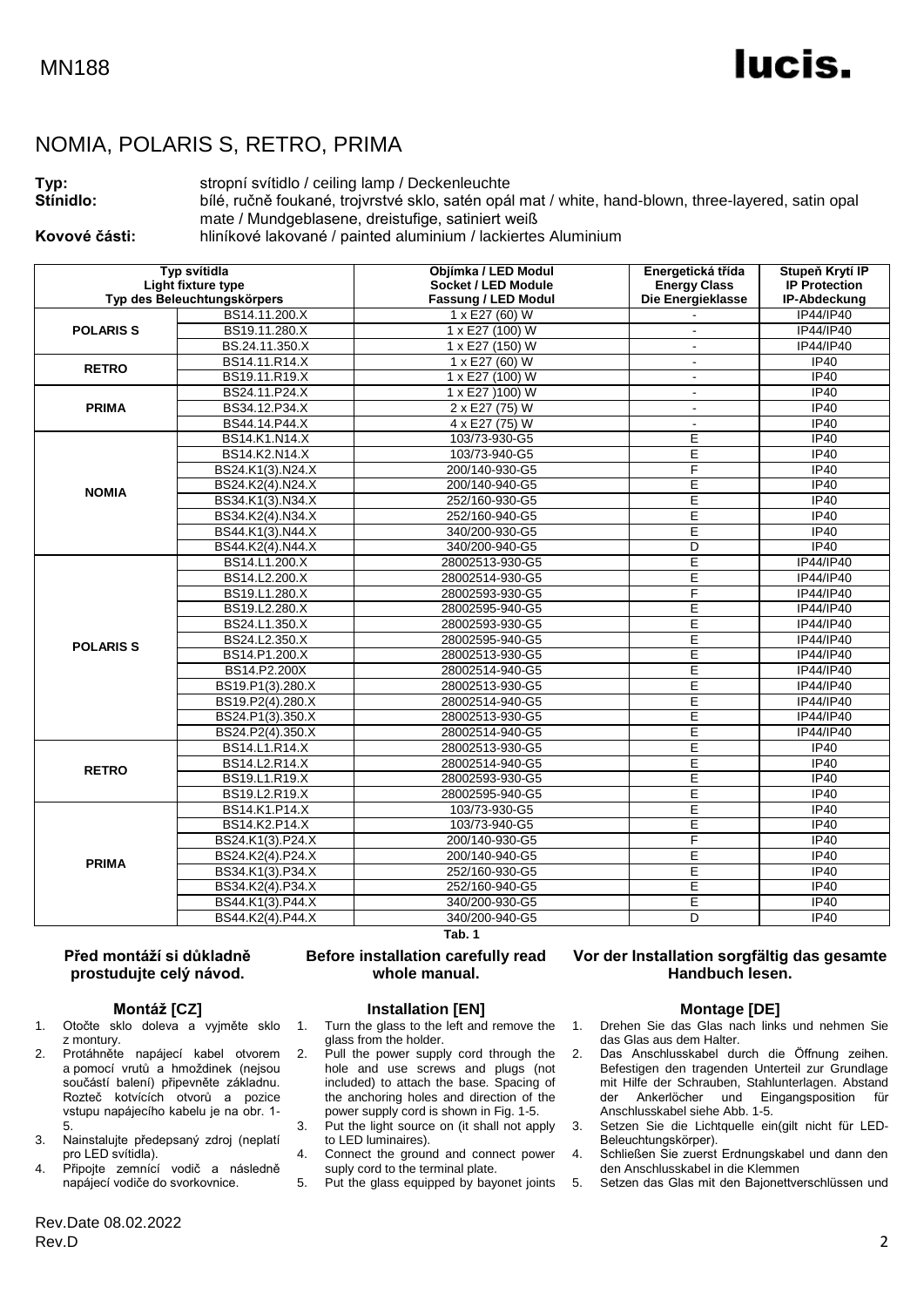# MN188

5. Nasaďte sklo opatřené bajonetovými uzávěry a zatočte směrem doprava nadoraz. (obr. 6).

6. Demontáž - opak montáže.

and turn round to the right end stop. (Fig. 6).

6. Dismantling – for dismantling proceed in reverse order

drehen damit nach rechts bis zum Anschlag. (Abb. 6)

lucis.

6. Demontage – Montage in umgekehrter Reihenfolge.



Obr. 3 / Fig. 3 / Abb. 3 Obr. 4 / Fig. 4 / Abb. 4